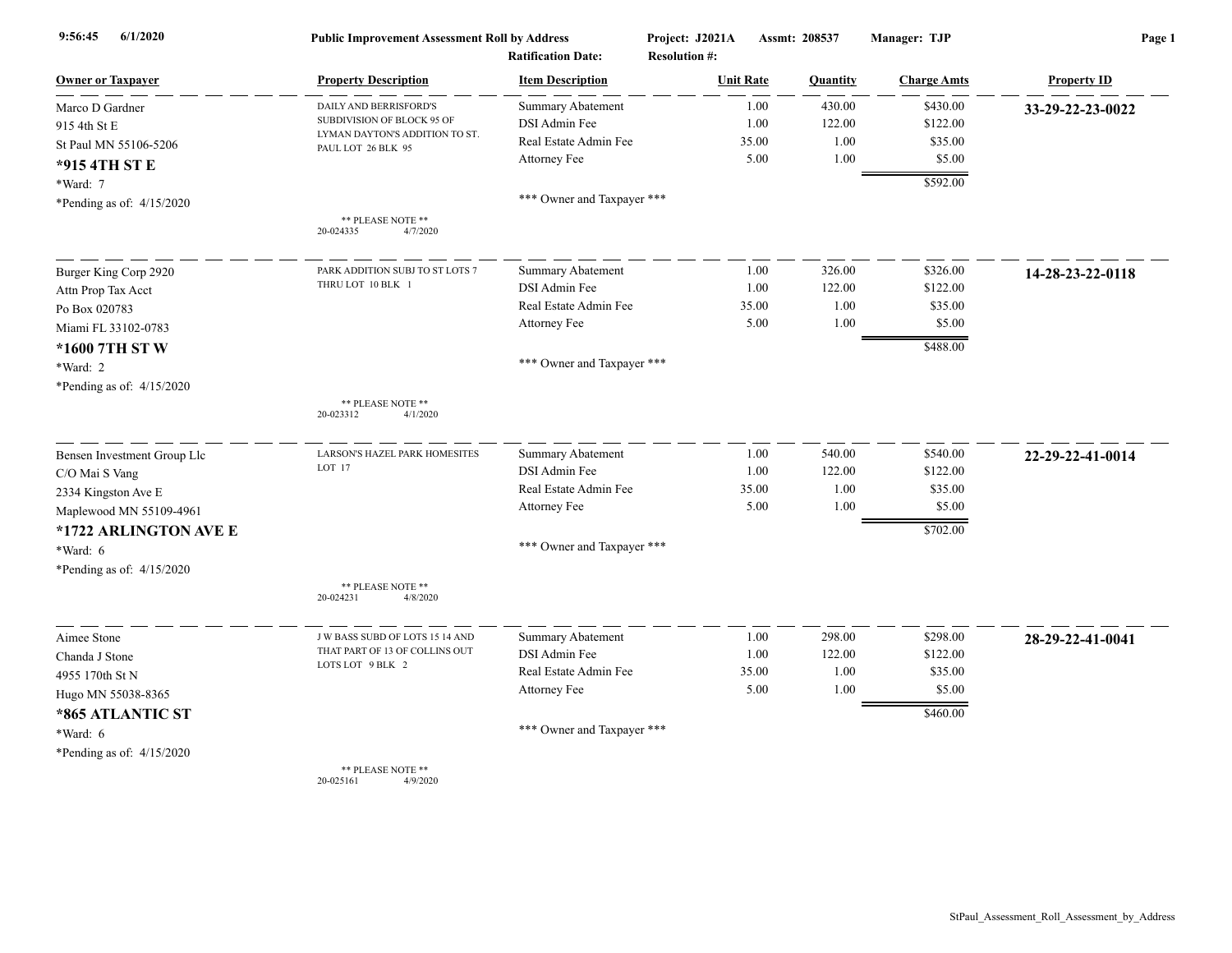| 6/1/2020<br>9:56:45         | <b>Public Improvement Assessment Roll by Address</b><br><b>Ratification Date:</b> |                            | Project: J2021A<br>Assmt: 208537<br><b>Resolution #:</b> |          | Manager: TJP       | Page 2             |  |
|-----------------------------|-----------------------------------------------------------------------------------|----------------------------|----------------------------------------------------------|----------|--------------------|--------------------|--|
| <b>Owner or Taxpayer</b>    | <b>Property Description</b>                                                       | <b>Item Description</b>    | <b>Unit Rate</b>                                         | Quantity | <b>Charge Amts</b> | <b>Property ID</b> |  |
| Peter Theobald              | SCHIFFMANN'S SUBDIVISION OF                                                       | <b>Summary Abatement</b>   | 1.00                                                     | 270.00   | \$270.00           | 33-29-22-21-0129   |  |
| 959 Beech St                | BLOCKS 109 & 110, LYMAN                                                           | DSI Admin Fee              | 1.00                                                     | 122.00   | \$122.00           |                    |  |
| St Paul MN 55106-4501       | DAYTON'S ADDITION LOT 21 BLK<br>110                                               | Real Estate Admin Fee      | 35.00                                                    | 1.00     | \$35.00            |                    |  |
| *959 BEECH ST               |                                                                                   | Attorney Fee               | 5.00                                                     | 1.00     | \$5.00             |                    |  |
| *Ward: 7                    |                                                                                   |                            |                                                          |          | \$432.00           |                    |  |
| *Pending as of: $4/15/2020$ |                                                                                   | *** Owner and Taxpayer *** |                                                          |          |                    |                    |  |
|                             | ** PLEASE NOTE **<br>4/13/2020<br>20-025745                                       |                            |                                                          |          |                    |                    |  |
| David L Goodlow Jr          | G. V. BACON'S SUBDIVISION SUBJ TO                                                 | <b>Summary Abatement</b>   | 1.00                                                     | 382.00   | \$382.00           | 35-29-23-33-0051   |  |
| Fraces D Goodlow            | ALLEY AND PARTY WALL AGRT THE                                                     | DSI Admin Fee              | 1.00                                                     | 122.00   | \$122.00           |                    |  |
| 681 Aurora Ave              | W 16 5/10 FT OF E 27 FT OF LOT 8<br>BLK 4                                         | Real Estate Admin Fee      | 35.00                                                    | 1.00     | \$35.00            |                    |  |
| St Paul MN 55104-4812       |                                                                                   | Attorney Fee               | 5.00                                                     | 1.00     | \$5.00             |                    |  |
| *1008 CARROLL AVE           |                                                                                   |                            |                                                          |          | \$544.00           |                    |  |
| *Ward: 1                    |                                                                                   | *** Owner and Taxpayer *** |                                                          |          |                    |                    |  |
| *Pending as of: $4/15/2020$ |                                                                                   |                            |                                                          |          |                    |                    |  |
|                             | ** PLEASE NOTE **<br>20-023899<br>4/6/2020                                        |                            |                                                          |          |                    |                    |  |
| Del Co Limited Partnership  | SMITHS SUBD OF BLKS 9 10 15 AND                                                   | Summary Abatement          | 1.00                                                     | 344.00   | \$344.00           | 36-29-23-24-0047   |  |
| Po Box 17122                | 16 LOT 13 BLK 9                                                                   | DSI Admin Fee              | 1.00                                                     | 122.00   | \$122.00           |                    |  |
| St Paul MN 55117-0122       |                                                                                   | Real Estate Admin Fee      | 35.00                                                    | 1.00     | \$35.00            |                    |  |
| *389 CHARLES AVE            |                                                                                   | Attorney Fee               | 5.00                                                     | 1.00     | \$5.00             |                    |  |
| $*Ward: 1$                  |                                                                                   |                            |                                                          |          | \$506.00           |                    |  |
| *Pending as of: $4/15/2020$ |                                                                                   | *** Owner and Taxpayer *** |                                                          |          |                    |                    |  |
|                             | ** PLEASE NOTE **<br>20-023341<br>4/2/2020                                        |                            |                                                          |          |                    |                    |  |
| Mpls St Paul Sanitary Dist  | LYMAN DAYTON ADDITION TO THE                                                      | Summary Abatement          | 1.00                                                     | 422.00   | \$422.00           | 32-29-22-42-0040   |  |
| C/O Metro Council Env Serv  | CITY OF ST. PAUL SUBJ TO HWY AND                                                  | DSI Admin Fee              | 1.00                                                     | 122.00   | \$122.00           | ***EXEMPT***       |  |
| 390 Robert St N             | RD THE FOL TRACT LOTS 5 THRU LOT<br>12 BLK 44                                     | Real Estate Admin Fee      | 35.00                                                    | 1.00     | \$35.00            |                    |  |
| St Paul MN 55101-1805       |                                                                                   | Attorney Fee               | 5.00                                                     | 1.00     | \$5.00             |                    |  |
| *257 COMMERCIAL ST          |                                                                                   |                            |                                                          |          | \$584.00           |                    |  |
| *Ward: 7                    |                                                                                   | *** Owner and Taxpayer *** |                                                          |          |                    |                    |  |
| *Pending as of: $4/15/2020$ |                                                                                   |                            |                                                          |          |                    |                    |  |
|                             | ** PLEASE NOTE **                                                                 |                            |                                                          |          |                    |                    |  |

20-024148 4/8/2020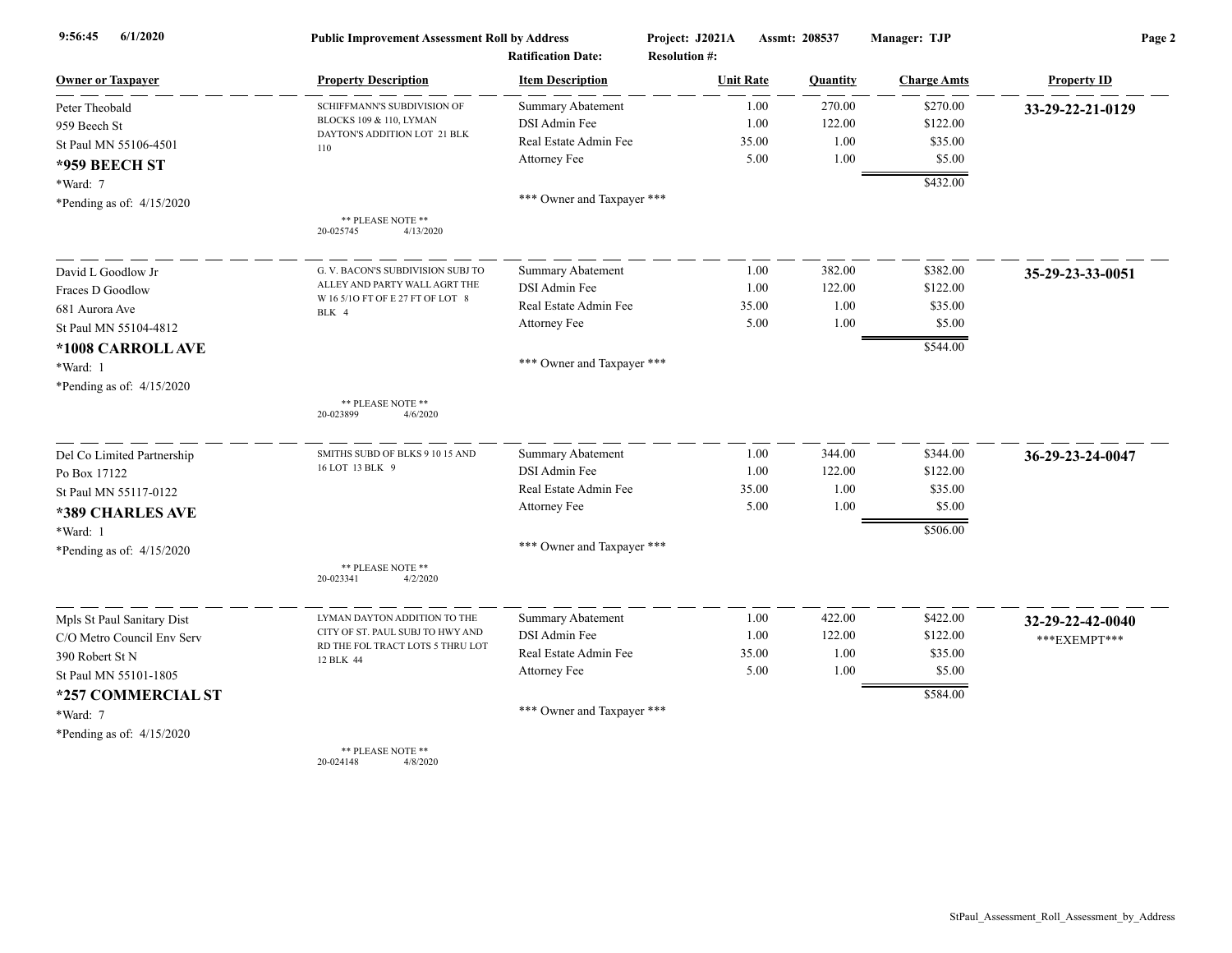| 6/1/2020<br>9:56:45         | <b>Public Improvement Assessment Roll by Address</b><br><b>Ratification Date:</b> |                            | Project: J2021A<br>Assmt: 208537<br><b>Resolution #:</b> |          | Manager: TJP       | Page 3             |  |
|-----------------------------|-----------------------------------------------------------------------------------|----------------------------|----------------------------------------------------------|----------|--------------------|--------------------|--|
| <b>Owner or Taxpayer</b>    | <b>Property Description</b>                                                       | <b>Item Description</b>    | <b>Unit Rate</b>                                         | Quantity | <b>Charge Amts</b> | <b>Property ID</b> |  |
| Jeffery L Mealey            | HENDRICKSONS ADDITION TO THE                                                      | <b>Summary Abatement</b>   | 1.00                                                     | 288.00   | \$288.00           | 29-29-22-23-0059   |  |
| 360 Cook Ave E              | CITY OF ST. PAUL LOT 13                                                           | DSI Admin Fee              | 1.00                                                     | 122.00   | \$122.00           |                    |  |
| St Paul MN 55130-3826       |                                                                                   | Real Estate Admin Fee      | 35.00                                                    | 1.00     | \$35.00            |                    |  |
| *360 COOK AVE E             |                                                                                   | Attorney Fee               | 5.00                                                     | 1.00     | \$5.00             |                    |  |
| *Ward: 5                    |                                                                                   |                            |                                                          |          | \$450.00           |                    |  |
| *Pending as of: $4/15/2020$ |                                                                                   | *** Owner and Taxpayer *** |                                                          |          |                    |                    |  |
|                             | ** PLEASE NOTE **<br>20-025250<br>4/10/2020                                       |                            |                                                          |          |                    |                    |  |
| Nickolas J Conrad           | LANBERGS RE-ARRANGEMENT OF                                                        | Summary Abatement          | 1.00                                                     | 318.00   | \$318.00           | 29-29-22-21-0144   |  |
| 16105 Ravena Trl            | <b>BLK 13 BEAUPRE &amp; KELLY'S</b>                                               | DSI Admin Fee              | 1.00                                                     | 122.00   | \$122.00           |                    |  |
| Hastings MN 55033-9674      | ADDITION LOT 2                                                                    | Real Estate Admin Fee      | 35.00                                                    | 1.00     | \$35.00            |                    |  |
| *1087 EDGERTON ST           |                                                                                   | Attorney Fee               | 5.00                                                     | 1.00     | \$5.00             |                    |  |
| *Ward: 5                    |                                                                                   |                            |                                                          |          | \$480.00           |                    |  |
| *Pending as of: $4/15/2020$ |                                                                                   | *** Owner and Taxpayer *** |                                                          |          |                    |                    |  |
|                             | ** PLEASE NOTE **<br>20-024233<br>4/8/2020                                        |                            |                                                          |          |                    |                    |  |
| Charnell Hudson             | WEST ST PAUL BLKS 100 THRU 171                                                    | Summary Abatement          | 1.00                                                     | 290.00   | \$290.00           | 08-28-22-24-0179   |  |
| Po Box 17320                | ETC PART W OF STATE ST AND BET                                                    | DSI Admin Fee              | 1.00                                                     | 122.00   | \$122.00           |                    |  |
| St Paul MN 55117-0320       | EXT N L OF LOT 10 AND EXT S L OF<br>LOT 9 BLK 126 TOWN OF WEST ST                 | Real Estate Admin Fee      | 35.00                                                    | 1.00     | \$35.00            |                    |  |
| *134 ELIZABETH ST E         | PAUL OF SE 1/4 OF NW 1/4 OF SEC 8                                                 | Attorney Fee               | 5.00                                                     | 1.00     | \$5.00             |                    |  |
| *Ward: 2                    | TN 28 RN 22 & EX W 200 FT THE N 2                                                 |                            |                                                          |          | \$452.00           |                    |  |
| *Pending as of: $4/15/2020$ |                                                                                   | *** Owner and Taxpayer *** |                                                          |          |                    |                    |  |
|                             | ** PLEASE NOTE **<br>20-024734<br>4/9/2020                                        |                            |                                                          |          |                    |                    |  |
| Abera Mulugeta              | ROLFER'S SUBDIVISION OF BLOCK 75                                                  | <b>Summary Abatement</b>   | 1.00                                                     | 392.00   | \$392.00           | 33-29-22-32-0035   |  |
| Selamawit Mulugeta          | OF LYMAN DAYTON'S ADDITION TO                                                     | DSI Admin Fee              | 1.00                                                     | 122.00   | \$122.00           |                    |  |
| 20503 Cypress Dr            | ST. PAUL LOT 5 BLK 75                                                             | Real Estate Admin Fee      | 35.00                                                    | 1.00     | \$35.00            |                    |  |
| Farmington MN 55024-2730    |                                                                                   | Attorney Fee               | 5.00                                                     | 1.00     | \$5.00             |                    |  |
| *860 EUCLID ST              |                                                                                   |                            |                                                          |          | \$554.00           |                    |  |
| *Ward: 7                    |                                                                                   | *** Owner and Taxpayer *** |                                                          |          |                    |                    |  |
| *Pending as of: $4/15/2020$ |                                                                                   |                            |                                                          |          |                    |                    |  |
|                             | ** PLEASE NOTE **                                                                 |                            |                                                          |          |                    |                    |  |

20-024138 4/6/2020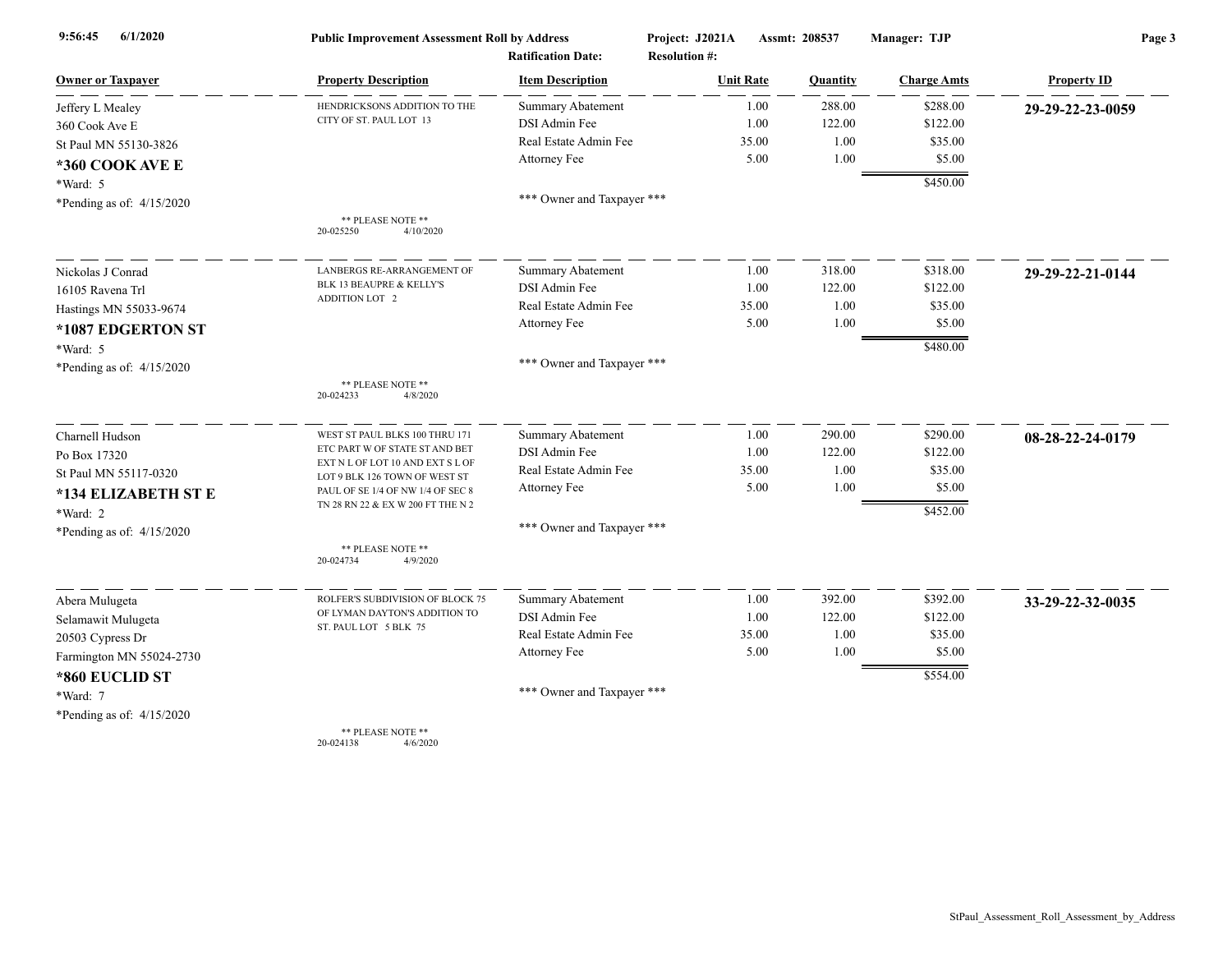| 6/1/2020<br>9:56:45               | <b>Public Improvement Assessment Roll by Address</b><br><b>Ratification Date:</b> |                            | Project: J2021A<br><b>Resolution #:</b> | Assmt: 208537 | Manager: TJP       | Page 4             |  |
|-----------------------------------|-----------------------------------------------------------------------------------|----------------------------|-----------------------------------------|---------------|--------------------|--------------------|--|
| <b>Owner or Taxpayer</b>          | <b>Property Description</b>                                                       | <b>Item Description</b>    | <b>Unit Rate</b>                        | Quantity      | <b>Charge Amts</b> | <b>Property ID</b> |  |
| Tamla K Crockett                  | AUERBACH & HAND'S ADDITION TO                                                     | <b>Summary Abatement</b>   | 1.00                                    | 288.00        | \$288.00           | 25-29-23-14-0110   |  |
| Derick Crockett                   | THE CITY OF ST. PAUL EX E 32 FT W                                                 | DSI Admin Fee              | 1.00                                    | 122.00        | \$122.00           |                    |  |
| 3549 Minnehaha Ave S              | 1/2 OF LOTS 5 6 AND LOT 7 BLK 44                                                  | Real Estate Admin Fee      | 35.00                                   | 1.00          | \$35.00            |                    |  |
| Minneapolis MN 55406-2626         |                                                                                   | Attorney Fee               | 5.00                                    | 1.00          | \$5.00             |                    |  |
| *181 FRONT AVE                    |                                                                                   |                            |                                         |               | \$450.00           |                    |  |
| *Ward: 5                          |                                                                                   | *** Owner and Taxpayer *** |                                         |               |                    |                    |  |
| *Pending as of: 4/15/2020         |                                                                                   |                            |                                         |               |                    |                    |  |
|                                   | ** PLEASE NOTE **<br>20-025140<br>4/10/2020                                       |                            |                                         |               |                    |                    |  |
| Hsbc Mortgage Corp                | AUERBACH & HAND'S ADDITION TO                                                     | Summary Abatement          | 1.00                                    | 394.00        | \$394.00           | 25-29-23-13-0036   |  |
| 2929 Walden Ave                   | THE CITY OF ST. PAUL LOT 6 BLK 31                                                 | DSI Admin Fee              | 1.00                                    | 122.00        | \$122.00           |                    |  |
| Depew NY 14043-2602               |                                                                                   | Real Estate Admin Fee      | 35.00                                   | 1.00          | \$35.00            |                    |  |
| *1033 GALTIER ST                  |                                                                                   | Attorney Fee               | 5.00                                    | 1.00          | \$5.00             |                    |  |
| *Ward: 5                          |                                                                                   |                            |                                         |               | \$556.00           |                    |  |
| *Pending as of: 4/15/2020         |                                                                                   | *** Owner and Taxpayer *** |                                         |               |                    |                    |  |
|                                   | ** PLEASE NOTE **<br>20-025327<br>4/10/2020                                       |                            |                                         |               |                    |                    |  |
| United Hmong Investment Llc       | FAIRVIEW ADDITION LOT 1 BLK 12                                                    | <b>Summary Abatement</b>   | 1.00                                    | 412.00        | \$412.00           | 29-29-22-24-0129   |  |
| 778 Viking Dr                     |                                                                                   | DSI Admin Fee              | 1.00                                    | 122.00        | \$122.00           |                    |  |
| Maplewood MN 55117-1666           |                                                                                   | Real Estate Admin Fee      | 35.00                                   | 1.00          | \$35.00            |                    |  |
| *447 JENKS AVE                    |                                                                                   | Attorney Fee               | 5.00                                    | 1.00          | \$5.00             |                    |  |
| *Ward: 5                          |                                                                                   |                            |                                         |               | \$574.00           |                    |  |
| *Pending as of: 4/15/2020         |                                                                                   | *** Owner and Taxpayer *** |                                         |               |                    |                    |  |
|                                   | ** PLEASE NOTE **<br>20-024228<br>4/9/2020                                        |                            |                                         |               |                    |                    |  |
| <b>Inspiration Properties Llc</b> | EASTVILLE HEIGHTS LOT 25 BLK 15                                                   | <b>Summary Abatement</b>   | 1.00                                    | 298.00        | \$298.00           | 28-29-22-22-0084   |  |
| 2186 3rd St                       |                                                                                   | DSI Admin Fee              | 1.00                                    | 122.00        | \$122.00           |                    |  |
| White Bear Lake MN 55110-3263     |                                                                                   | Real Estate Admin Fee      | 35.00                                   | 1.00          | \$35.00            |                    |  |
| *915 MAGNOLIA AVE E               |                                                                                   | Attorney Fee               | 5.00                                    | 1.00          | \$5.00             |                    |  |
| $*Ward: 6$                        |                                                                                   |                            |                                         |               | \$460.00           |                    |  |
| *Pending as of: 4/15/2020         |                                                                                   | *** Owner and Taxpayer *** |                                         |               |                    |                    |  |
|                                   | ** PLEASE NOTE **                                                                 |                            |                                         |               |                    |                    |  |

20-024336 4/7/2020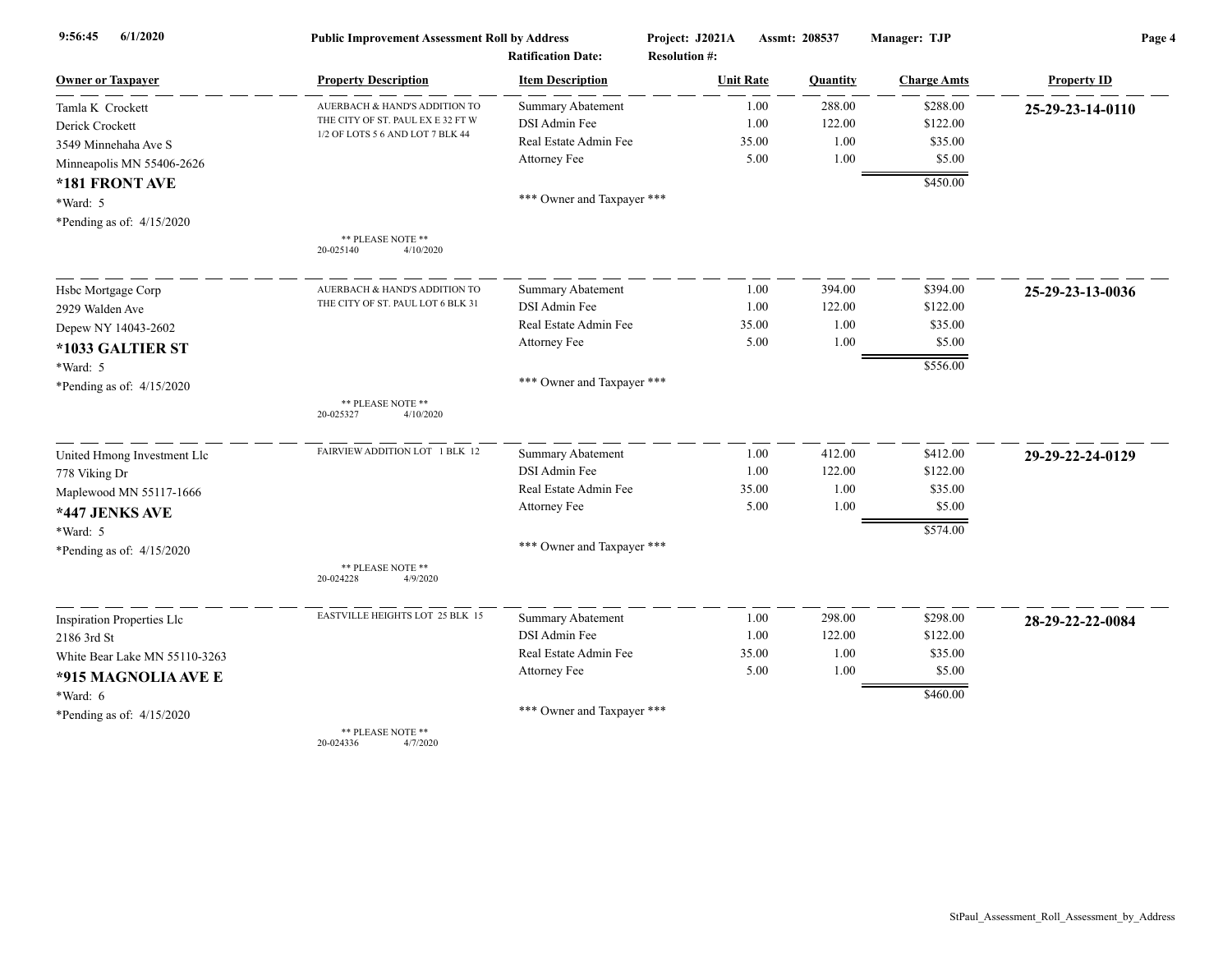| 6/1/2020<br>9:56:45         | <b>Public Improvement Assessment Roll by Address</b><br><b>Ratification Date:</b> |                            | Project: J2021A      | Assmt: 208537 | Manager: TJP       | Page 5             |  |
|-----------------------------|-----------------------------------------------------------------------------------|----------------------------|----------------------|---------------|--------------------|--------------------|--|
|                             |                                                                                   |                            | <b>Resolution #:</b> |               |                    |                    |  |
| <b>Owner or Taxpayer</b>    | <b>Property Description</b>                                                       | <b>Item Description</b>    | <b>Unit Rate</b>     | Quantity      | <b>Charge Amts</b> | <b>Property ID</b> |  |
| Allure Investments Llc      | LEWIS' ADDITION TO ST. PAUL LOT                                                   | <b>Summary Abatement</b>   | 1.00                 | 400.00        | \$400.00           | 30-29-22-32-0105   |  |
| 6354 Willow Ln              | 3 BLK 3                                                                           | DSI Admin Fee              | 1.00                 | 122.00        | \$122.00           |                    |  |
| Minneapolis MN 55430-1905   |                                                                                   | Real Estate Admin Fee      | 35.00                | 1.00          | \$35.00            |                    |  |
| *98 MANITOBA AVE            |                                                                                   | Attorney Fee               | 5.00                 | 1.00          | \$5.00             |                    |  |
| *Ward: 1                    |                                                                                   |                            |                      |               | \$562.00           |                    |  |
| *Pending as of: $4/15/2020$ |                                                                                   | *** Owner and Taxpayer *** |                      |               |                    |                    |  |
|                             | ** PLEASE NOTE **                                                                 |                            |                      |               |                    |                    |  |
|                             | 20-023447<br>4/1/2020                                                             |                            |                      |               |                    |                    |  |
| Safaa Properties Llc        | COTTAGE HOMES SUBJ TO ST AND EX                                                   | <b>Summary Abatement</b>   | 1.00                 | 344.00        | \$344.00           | 24-29-23-34-0035   |  |
| 461 Maryland Ave W Apt 203  | N 200 FT LOT 40                                                                   | DSI Admin Fee              | 1.00                 | 122.00        | \$122.00           |                    |  |
| St Paul MN 55117-4756       |                                                                                   | Real Estate Admin Fee      | 35.00                | 1.00          | \$35.00            |                    |  |
| *455 MARYLAND AVE W         |                                                                                   | Attorney Fee               | 5.00                 | 1.00          | \$5.00             |                    |  |
| *Ward: 5                    |                                                                                   |                            |                      |               | \$506.00           |                    |  |
| *Pending as of: $4/15/2020$ |                                                                                   | *** Owner and Taxpayer *** |                      |               |                    |                    |  |
|                             | ** PLEASE NOTE **<br>20-023122<br>4/1/2020                                        |                            |                      |               |                    |                    |  |
| Allure Investments Llc      | ARLINGTON HILLS ADDITION TO ST.                                                   | <b>Summary Abatement</b>   | 1.00                 | 400.00        | \$400.00           | 29-29-22-44-0064   |  |
| 11670 Fountains Dr #200     | PAUL 44/50 THRU 59 LOT 20 BLK 58                                                  | DSI Admin Fee              | 1.00                 | 122.00        | \$122.00           |                    |  |
| Maple Grove MN 55369-7195   |                                                                                   | Real Estate Admin Fee      | 35.00                | 1.00          | \$35.00            |                    |  |
| *777 MINNEHAHA AVE E        |                                                                                   | Attorney Fee               | 5.00                 | 1.00          | \$5.00             |                    |  |
| $*Ward: 6$                  |                                                                                   |                            |                      |               | \$562.00           |                    |  |
| *Pending as of: $4/15/2020$ |                                                                                   | *** Owner and Taxpayer *** |                      |               |                    |                    |  |
|                             | ** PLEASE NOTE **<br>20-025039<br>4/9/2020                                        |                            |                      |               |                    |                    |  |
| Robert F Bier               | ARROL'S RE-ARRANGEMENT E 8 FT                                                     | Summary Abatement          | 1.00                 | 556.00        | \$556.00           | 07-28-22-42-0067   |  |
| 924 Minnehaha Ave E         | OF LOT 3 AND ALL OF LOT 2                                                         | DSI Admin Fee              | 1.00                 | 122.00        | \$122.00           |                    |  |
| St Paul MN 55106-4533       |                                                                                   | Real Estate Admin Fee      | 35.00                | 1.00          | \$35.00            |                    |  |
| *174 PAGE ST W              |                                                                                   | Attorney Fee               | 5.00                 | 1.00          | \$5.00             |                    |  |
| *Ward: 2                    |                                                                                   |                            |                      |               | \$718.00           |                    |  |
| *Pending as of: $4/15/2020$ |                                                                                   | *** Owner and Taxpayer *** |                      |               |                    |                    |  |
|                             | ** PLEASE NOTE **                                                                 |                            |                      |               |                    |                    |  |

20-023223 4/1/2020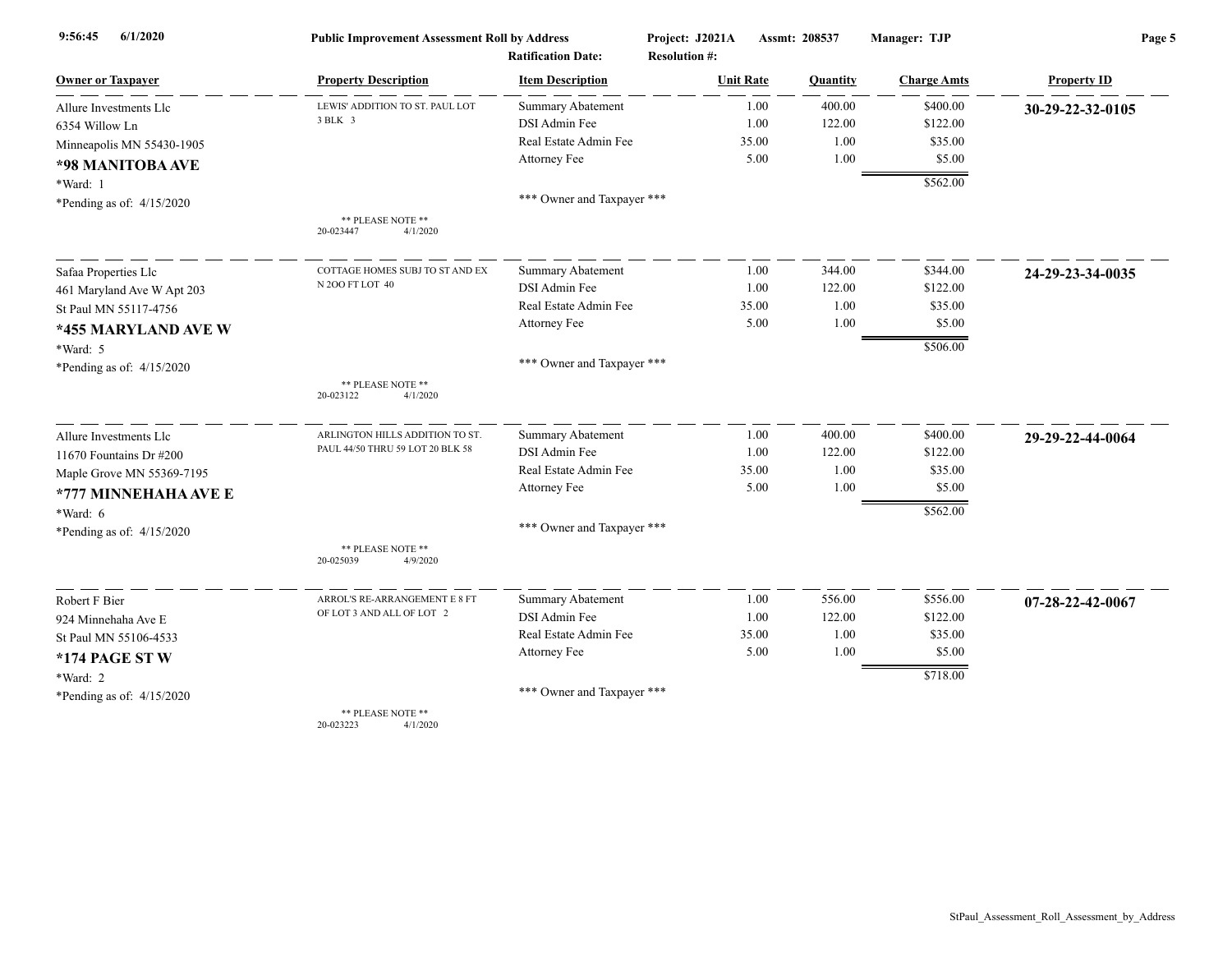| 6/1/2020<br>9:56:45                    | <b>Public Improvement Assessment Roll by Address</b><br><b>Ratification Date:</b> |                            | Project: J2021A<br><b>Resolution #:</b> |       | Assmt: 208537 | Manager: TJP       | Page 6             |  |
|----------------------------------------|-----------------------------------------------------------------------------------|----------------------------|-----------------------------------------|-------|---------------|--------------------|--------------------|--|
| <b>Owner or Taxpayer</b>               | <b>Property Description</b>                                                       | <b>Item Description</b>    | <b>Unit Rate</b>                        |       | Quantity      | <b>Charge Amts</b> | <b>Property ID</b> |  |
| Cook Crossing Homeowners Assoc         | J. F. EISENMENGER'S ADDITION TO                                                   | <b>Summary Abatement</b>   |                                         | 1.00  | 372.00        | \$372.00           | 30-29-22-23-0014   |  |
| 83 Cook Ave W                          | ST. PAUL EX N 13.33 FT OF S 17.43 FT                                              | DSI Admin Fee              |                                         | 1.00  | 122.00        | \$122.00           |                    |  |
| St Paul MN 55117-4930                  | OF E 11.6 FT OF W 15 FT & EX THE E 56<br>FT OF W 71 FT OF N 36 FT OF S 40 FT;     | Real Estate Admin Fee      |                                         | 35.00 | 1.00          | \$35.00            |                    |  |
| <b>*1052 PARK ST</b>                   | THE W 35 FT OF LOT 15 & ALL OF LOT                                                | Attorney Fee               |                                         | 5.00  | 1.00          | \$5.00             |                    |  |
| *Ward: 5                               | 14 ALSO THE W 2.5 FT OF E 5 FT OF S                                               |                            |                                         |       |               | \$534.00           |                    |  |
| *Pending as of: $4/15/2020$            |                                                                                   | *** Owner and Taxpayer *** |                                         |       |               |                    |                    |  |
|                                        | ** PLEASE NOTE **<br>20-025516<br>4/13/2020                                       |                            |                                         |       |               |                    |                    |  |
| Ccf2 Mn Llc                            | TERRY'S ADDITION TO THE CITY OF                                                   | <b>Summary Abatement</b>   |                                         | 1.00  | 316.00        | \$316.00           | 28-29-22-43-0092   |  |
| 7801 E Bush Lake Rd Ste 430            | ST. PAUL, COUNTY OF RAMSEY,                                                       | DSI Admin Fee              |                                         | 1.00  | 122.00        | \$122.00           |                    |  |
| Edina MN 55439-3160                    | STATE OF MINN. LOT 9 BLK 1                                                        | Real Estate Admin Fee      |                                         | 35.00 | 1.00          | \$35.00            |                    |  |
| *1136 REANEY AVE                       |                                                                                   | Attorney Fee               |                                         | 5.00  | 1.00          | \$5.00             |                    |  |
| *Ward: 7                               |                                                                                   |                            |                                         |       |               | \$478.00           |                    |  |
| *Pending as of: 4/15/2020              |                                                                                   | *** Owner and Taxpayer *** |                                         |       |               |                    |                    |  |
|                                        | ** PLEASE NOTE **<br>20-025244<br>4/13/2020                                       |                            |                                         |       |               |                    |                    |  |
| Seritage Src Finance Llc               | WESTERN AREA ADDITION LOT 2                                                       | <b>Summary Abatement</b>   |                                         | 1.00  | 670.00        | \$670.00           | 36-29-23-41-0048   |  |
| C/O Real Estate-Property Tax (Bc-169a) | BLK 2                                                                             | DSI Admin Fee              |                                         | 1.00  | 122.00        | \$122.00           |                    |  |
| 500 5th Ave #1530                      |                                                                                   | Real Estate Admin Fee      |                                         | 35.00 | 1.00          | \$35.00            |                    |  |
| New York NY 10110-0002                 |                                                                                   | Attorney Fee               |                                         | 5.00  | 1.00          | \$5.00             |                    |  |
| <b>*425 RICE ST</b>                    |                                                                                   |                            |                                         |       |               | \$832.00           |                    |  |
| *Ward: 1                               |                                                                                   | *** Owner and Taxpayer *** |                                         |       |               |                    |                    |  |
| *Pending as of: $4/15/2020$            |                                                                                   |                            |                                         |       |               |                    |                    |  |
|                                        | ** PLEASE NOTE **<br>20-025035<br>4/10/2020                                       |                            |                                         |       |               |                    |                    |  |
| Stephen Blake                          | DAWSON'S REARRANGEMENT OF                                                         | <b>Summary Abatement</b>   |                                         | 1.00  | 336.00        | \$336.00           | 07-28-22-33-0107   |  |
| Jon Arnold                             | BLOCK 55 OF BANNING AND                                                           | DSI Admin Fee              |                                         | 1.00  | 122.00        | \$122.00           |                    |  |
| 104 Mariner Way                        | OLIVER'S ADDITION TO WEST ST<br>PAUL MINN LOT 1 BLK 55                            | Real Estate Admin Fee      |                                         | 35.00 | 1.00          | \$35.00            |                    |  |
| Bayport MN 55003-1706                  |                                                                                   | Attorney Fee               |                                         | 5.00  | 1.00          | \$5.00             |                    |  |
| *811 SMITH AVE S                       |                                                                                   |                            |                                         |       |               | \$498.00           |                    |  |
| *Ward: 2                               |                                                                                   | *** Owner and Taxpayer *** |                                         |       |               |                    |                    |  |
| *Pending as of: $4/15/2020$            |                                                                                   |                            |                                         |       |               |                    |                    |  |
|                                        | $**$ DI EACE MOTE $**$                                                            |                            |                                         |       |               |                    |                    |  |

\*\* PLEASE NOTE \*\* 20-024478 4/7/2020